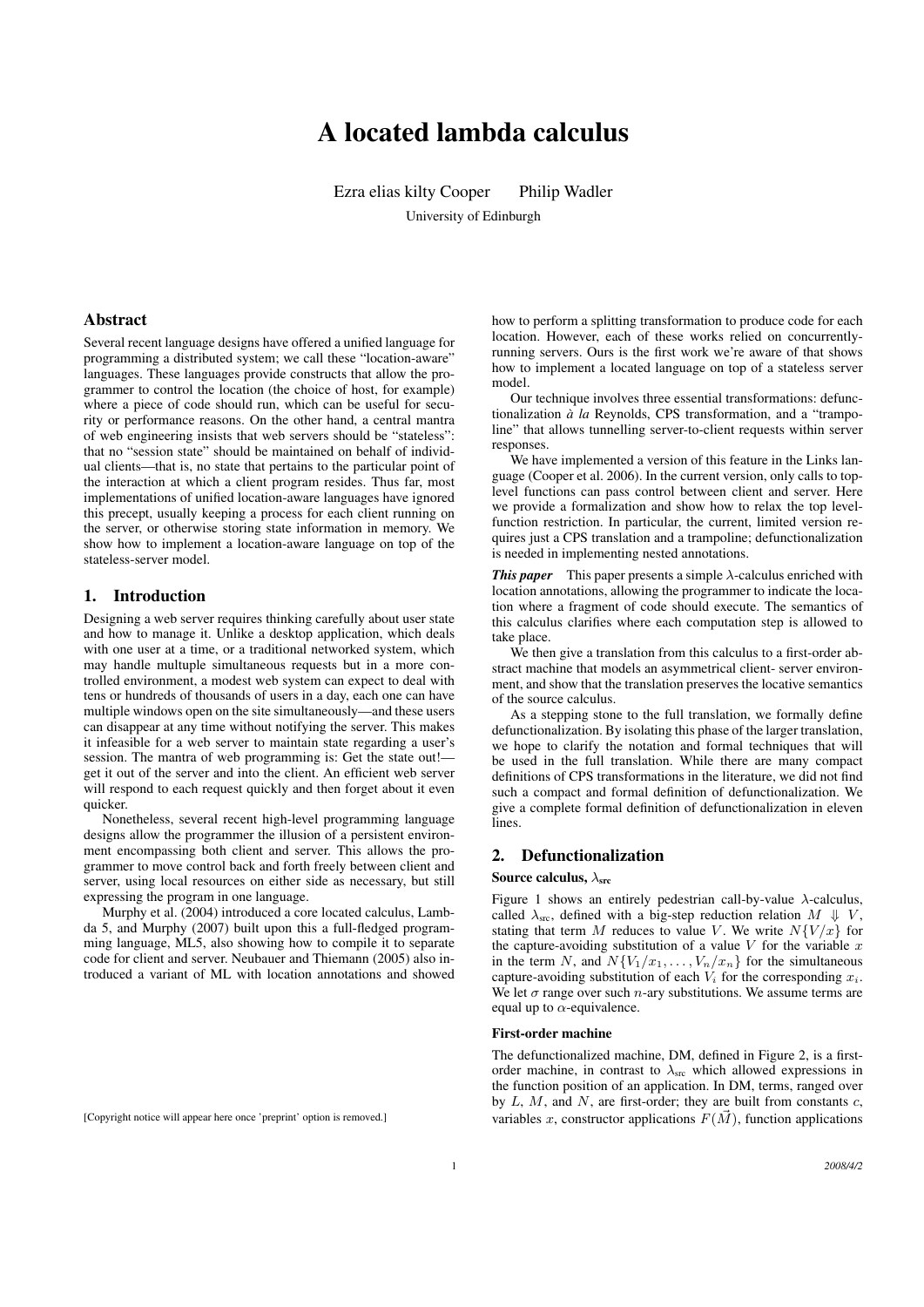Syntax

| constants | c         |     |                            |
|-----------|-----------|-----|----------------------------|
| variables | $x$       |     |                            |
| terms     | $L, M, N$ | ::= | $LM   \lambda x.N   x   c$ |
| values    | $V, W$    | ::= | $\lambda x.N   x   c$      |

Semantics (big-step reduction)

$$
V \Downarrow V \tag{VALUE}
$$

$$
\frac{L \Downarrow \lambda x. N \qquad M \Downarrow W \qquad N \{W/x\} \Downarrow V}{LM \Downarrow V} \qquad \text{(BETA)}
$$

Figure 1. Higher-order source,  $\lambda_{src}$ .

#### Syntax

variables  $x, y, z$ function names  $f, g$ <br>constructors  $F, G$ constructors values  $V, W, K$  ::=  $c |x| F(\vec{V})$ terms  $M, N$  ::=  $c |x| f(M)$  $F(\vec{M})$  | case M of A alternative sets  $A$  a set of A items case alternatives  $A ::= F(\vec{x}) \rightarrow M$ eval. contexts  $E := [ \ | \ | f(\vec{V}, E, \vec{M}) | ]$  $F(\vec{V}, E, \vec{M})$  | case E of A function def.  $D := \hat{f}(\vec{x}) = M$ <br>definition set  $D := \text{letrec } D$  and letrec  $D$  and  $\cdots$  and  $D$ 

Semantics (small-step reduction)

$$
E[f(\vec{V})] \longrightarrow_{\mathcal{D}} E[M\{\vec{V}/\vec{x}\}]
$$
  
\n
$$
E[\text{case } (F(\vec{V})) \text{ of } \mathcal{A}] \longrightarrow_{\mathcal{D}} E[M\{\vec{V}/\vec{x}\}]
$$
  
\n
$$
E[\text{case } (F(\vec{V})) \text{ of } \mathcal{A}] \longrightarrow_{\mathcal{D}} E[M\{\vec{V}/\vec{x}\}]
$$
  
\n
$$
\text{when } (F(\vec{x}) \to M) \in \mathcal{A}
$$



 $f(\vec{M})$  and case expressions case M of A. A list A of case alternatives is well-formed if it uniquely maps each name.

The machine also uses a set  $D$  of function definitions. Each has the form  $f(\vec{x}) = M$ , defining a function called f taking parameters  $\vec{x}$  which are then bound in the function body M. A definition set is well-formed if it uniquely defines each name. The definitions are mutually recursive, so scope of each definition extends throughout all the other definitions as well as the term under evaluation.

The semantics is defined through a small-step reduction relation  $M \longrightarrow_{\mathcal{D}} N$  stating that the term M reduces to the term N in the context of definition-set  $\mathcal D$ . The relation  $\longrightarrow_{\mathcal D}$  is the reflexive, transitive closure of  $\longrightarrow_{\mathcal{D}}$ , with the definitions D held fixed through the reduction sequence.

#### Defunctionalization

Defunctionalization is a translation from the terms of  $\lambda_{\rm src}$  to the terms and definition-sets of DM; it is defined in Figure 3. From a term M we compute a defunctionalized term  $\llbracket M \rrbracket$  and a corresponding definition set,  $[M]$ <sup>top</sup>. Let *arg* be a special reserved vari-<br>able name not appearing in the source program. The coll function able name not appearing in the source program. The coll function

$$
\begin{aligned}\n[\![\lambda x.N]\!] &= \ulcorner \lambda x.N \urcorner(\vec{y}) & \vec{y} = \mathrm{FV}(\lambda x.N) \\
[\![x]\!] &= x \\
[\![c]\!] &= c \\
[\![LM]\!] &= \operatorname{apply}([\![L]\!], [\![M]\!]) \\
\text{coll } f \ LM &= f(LM) \cup \text{coll } f \ L \cup \text{coll } f \ M \\
\text{coll } f \ \lambda x.N &= f(\lambda x.N) \cup \text{coll } f \ N \\
\text{coll } f \ V &= f(V) & \text{when } V \neq \lambda x.N \\
[\![\lambda x.N]^{\text{fun}, \text{aux}} &= \{\ulcorner \lambda x.N \urcorner(\vec{y}) \rightarrow [\![N]\!], \{\operatorname{arg}/x\}\} & \\
\text{where } \vec{y} = \mathrm{FV}(\lambda x.N) \\
[\![M]\!]^{\text{fun}, \text{aux}} &= \{\} & \text{when } M \neq \lambda x.N \\
[\![M]\!]^{\text{fun}} &= \text{coll } [\![-]\!]^{\text{fun}, \text{aux}} M\n\end{aligned}
$$

$$
[\![M]\!]^{\text{top}} = \text{letrec } apply(fun, arg) = \text{case } fun \text{ of } [\![M]\!]^{\text{fun}}
$$

# Figure 3. Defunctionalization.

$$
\begin{aligned}\n\llbracket F(\vec{V}) \rrbracket_{\mathcal{D}}^{-1} &= \lambda x. (\llbracket N\{x/arg\} \rrbracket^{-1}) \{ \llbracket \vec{V} \rrbracket^{-1} / \vec{y} \} \\
\text{when } (F(\vec{y}) \to N) \in \text{cases}(apply, \mathcal{D}), \text{ where } x \text{ fresh} \\
\llbracket x \rrbracket_{\mathcal{D}}^{-1} &= x \\
\llbracket c \rrbracket_{\mathcal{D}}^{-1} &= c \\
\llbracket apply(L, M) \rrbracket_{\mathcal{D}}^{-1} &= \llbracket L \rrbracket_{\mathcal{D}}^{-1} \llbracket M \rrbracket_{\mathcal{D}}^{-1}\n\end{aligned}
$$



is used by  $[M]^{\text{top}}$  to traverse a term: it applies a function f to each subterm of its argument, collecting the results subterm of its argument, collecting the results.

A special feature of our translation is the use of an injective function that maps source terms into the space of constructor names. We write  $\lceil M \rceil$  for the name assigned to the term M by this function. One example of such a function is the one that collects the names assigned to immediate subterms and uses a hash function to digest these into a new name. Issues of possible hash collisions would have to be treated delicately.

We also use a reverse translation, or retraction of [-], defined in Figure 4. Here  $[M]_{\mathcal{D}}^{-1}$  denotes the retraction of a DM term M<br>in the context of definitions D. We lift the reverse translation to in the context of definitions  $D$ . We lift the reverse translation to substitutions:

If 
$$
\sigma
$$
 is  $\{V_1/x_1, ..., V_n/x_n\}$   
then  $[\![\sigma]\!]_{\mathcal{D}}^{-1}$  is  $\{[\![V_1]\!]_{\mathcal{D}}^{-1}/x_1, ..., [\![V_n]\!]_{\mathcal{D}}^{-1}/x_n\}.$ 

To extract the alternatives of case-expressions from function bodies, we use a function cases, defined as follows.

Definition 1. Define a meta-function cases that returns the branches of a given function when that function is defined by case-analysis. Formally, define

cases
$$
cases(f, D) = A
$$
  
when  $(f(x, \vec{y}) = \text{case } \text{fun of } A) \in D$ 

This completes the definition of the reverse translation  $\llbracket - \rrbracket^{-1}$ .<br>The central claim of this section is that the definitionalize The central claim of this section is that the defunctionalized machine simulates the source calculus under this translation. We have a few preliminaries to deal with first.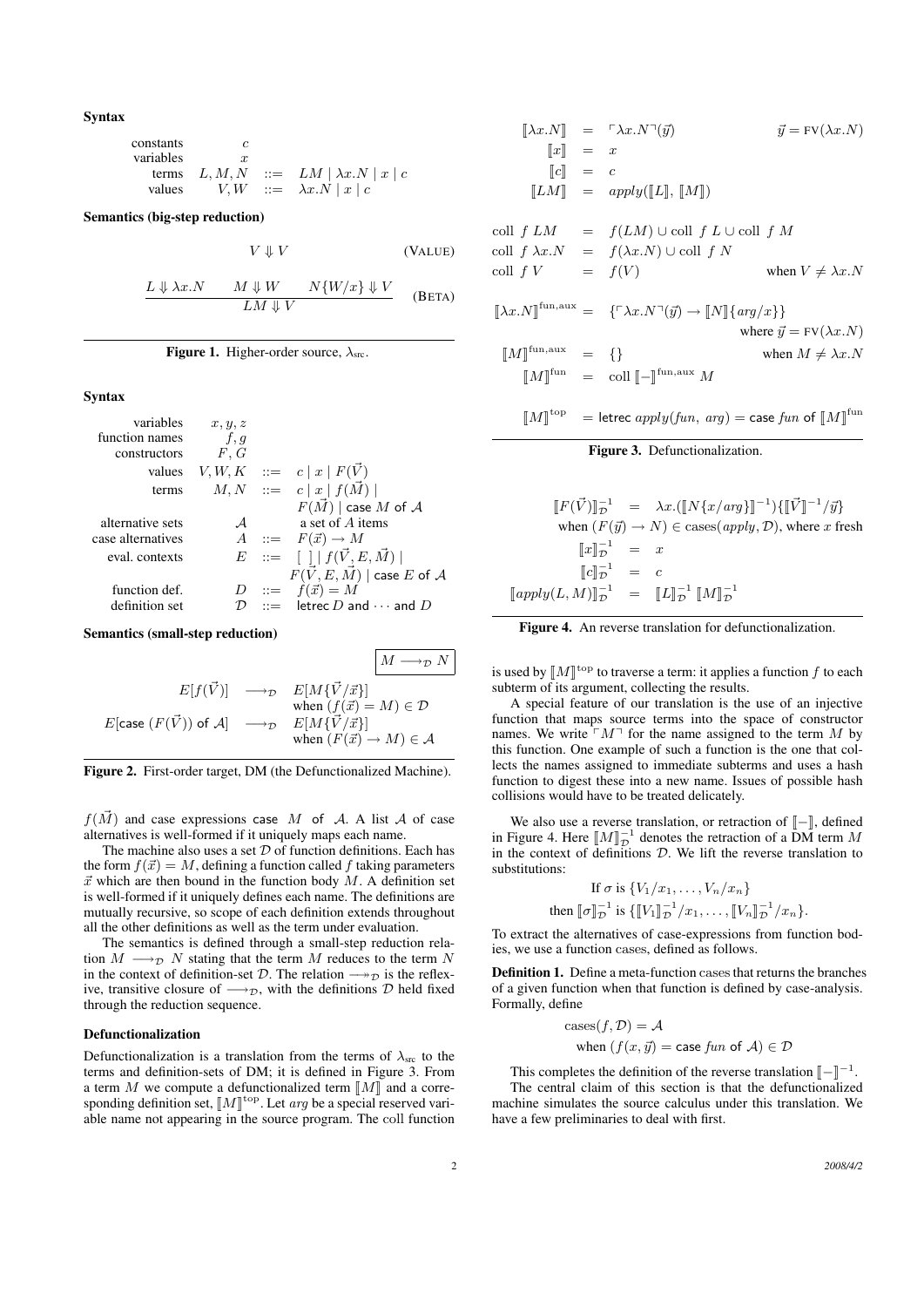During reduction we may lose subterms which would have given rise to defunctionalized definitions; thus the reduction of a term does not have the same definition-set as its ancestor. Still, all the definitions it needs were generated by the original term; we formalize this as follows.

Definition 2 (Definition containment). A definition set D *contains*  $\mathcal{D}'$ , written  $\mathcal{D} \geq \mathcal{D}'$ , if

cases
$$
(apply, \mathcal{D}) \supseteq \text{cases}(apply, \mathcal{D}').
$$

#### Correctness of the translation from  $\lambda_{src}$  to DM

Finally, we can state and prove the simulation of  $\lambda_{\rm src}$  by DM. First a few preliminaries.

The function  $\llbracket - \rrbracket^{-1}$  inverts the pair of functions  $\llbracket - \rrbracket$  and  $\llbracket$  $\llbracket - \rrbracket^{\text{top}},$  as follows.

**Observation 1.** If  $\mathcal{D} \geq \llbracket M \rrbracket^{\text{top}}$  then  $\llbracket \llbracket M \rrbracket^{\text{top}}_{\mathcal{D}} = M$ . Note that the forward translation replaces each variable bound by a  $\lambda$ abstraction with the variable arg, and the reverse translation generates fresh names when generating abstractions. This is acceptable since we identify  $\alpha$ -equivalent terms.

Lemma 1 (Substitution-Reverse translation). *The reverse translation preserves substitutions. Given definition-set* D*, term* M and value *V*, if  $\mathcal{D} \geq \llbracket M \rrbracket^{\text{top}}$ , then we have  $\llbracket M \{V/x\} \rrbracket_{\mathcal{D}}^{-1} = \llbracket M \rrbracket^{-1} \llbracket \mathcal{N} \rrbracket^{-1}$  $\llbracket M \rrbracket_{\mathcal{D}}^{-1} \{ \llbracket V \rrbracket_{\mathcal{D}}^{-1} / x \}$ 

*Proof.* By induction on the structure of M. The proof of each case is a simple matter of pushing the substitutions down through the terms, applying the inductive hypothesis, and pulling them back up the terms.  $\Box$ 

**Proposition 1** (Simulation). *Given a*  $\lambda_{src}$  *term M*, *DM value V and definitions*  $D$  *with*  $D \geq \llbracket M \rrbracket^{\text{top}},$  *If*  $\llbracket M \rrbracket \longrightarrow V$  *then*  $M \Downarrow \llbracket V \rrbracket_D^{-1}$ .

*Proof.* This follows directly from the following lemma. П

Lemma 2. *Given a* λ*src term* M *and a DM value* V *, substitution* σ and definitions  $D$  with  $D \geqslant [M]^{top}$ ,

*if*  $[M]\sigma \longrightarrow V$  *then*  $M[\![\sigma]\!]_{\mathcal{D}}^{-1} \Downarrow [V]\!]_{\mathcal{D}}^{-1}$ 

*Proof.* By induction on the length of the reduction  $\llbracket M \rrbracket \sigma \longrightarrow V$ . We take cases on the structure of the term M.

- Case V. The reduction is of zero steps,  $\llbracket V \rrbracket \sigma \longrightarrow \llbracket V \rrbracket \sigma$ , and  $\llbracket W \rrbracket \sigma \top^{-1} = V \llbracket \sigma \rrbracket^{-1}$ . The judgment  $V \llbracket \sigma \rrbracket^{-1} \parallel V \llbracket \sigma \rrbracket^{-1}$  is  $\llbracket \llbracket V \rrbracket \sigma \rrbracket_D^{-1} = V \llbracket \sigma \rrbracket_D^{-1}$ . The judgment  $V \llbracket \sigma \rrbracket_D^{-1} \Downarrow V \llbracket \sigma \rrbracket_D^{-1}$  is<br>by VALUE by VALUE. *huzzah!*
- Case  $LM$ . By hypothesis,  $\llbracket LM \rrbracket \sigma \longrightarrow V$ . Recall that

$$
[\![LM]\!] \sigma = apply([\![L]\!] \sigma, [\![M]\!] \sigma).
$$

It must be the case that  $[[L]]\sigma$  and  $[[M]]\sigma$  each reduce to some value for if not the reduction would get stuck. Further, the value, for if not the reduction would get stuck. Further, the value to which  $[[L]]\sigma$  reduces must be a constructor application  $F(\vec{V})$ , for the same reason. Let W be the value to which  $\llbracket M \rrbracket \sigma$  reduces. Let x be a fresh variable and let N be such that  $(F(\vec{y}) \rightarrow \llbracket N \rrbracket \{ arg/x \}) \in \text{cases}(apply, \mathcal{D})$ . We know the body of the case for F has the form  $\llbracket N \rrbracket \{arg/x\}$  because<br>it is in the image of the translation  $\llbracket - \rrbracket$ <sup>top</sup> As such we have it is in the image of the translation  $\llbracket - \rrbracket^{\text{top}}$ . As such we have

$$
[[F(\vec{V})]]_{\mathcal{D}}^{-1} = \lambda x . N \{ [[\vec{V}]]_{\mathcal{D}}^{-1} / \vec{y} \}.
$$

The reduction follows:

$$
apply([[L]\sigma, [M]\sigma)
$$
  
\n
$$
\longrightarrow \quad apply(F(\vec{V}), W)
$$
  
\n
$$
\longrightarrow \quad [N] \{ \vec{V} / \vec{y}, W / x \}
$$
  
\n
$$
\longrightarrow \quad V
$$
  
\nwhere  $\vec{y} = FV(N)$ 

Now we apply the inductive hypothesis three times. Note that all of these reductions are no longer than the present one, and the definitions in  $\llbracket L \rrbracket^{\text{top}}$ ,  $\llbracket M \rrbracket^{\text{top}}$  and  $\llbracket N \rrbracket^{\text{top}}$  are all contained<br>in  $\mathcal{D}$  (we know  $\llbracket N \rrbracket^{\text{top}}$  is contained because  $\llbracket N \rrbracket$  appeared as in D (we know  $\llbracket N \rrbracket^{\text{top}}$  is contained because  $\llbracket N \rrbracket$  appeared as the body of a case in *apply* and so  $\lambda x$  N must have been a the body of a case in *apply*, and so  $\lambda x. N$  must have been a subterm of  $LM$ ), so the inductive hypothesis applies. From  $\llbracket L \rrbracket \sigma \longrightarrow F(\vec{V})$  we get

$$
L[\![\sigma]\!]_{\mathcal{D}}^{-1} \Downarrow \lambda x. N\{\llbracket \vec{V} \rrbracket_{\mathcal{D}}^{-1} / \vec{y}\}.
$$

From  $\llbracket M \rrbracket \sigma \longrightarrow W$  we get

$$
M[\![\sigma]\!]_{\mathcal{D}}^{-1}\Downarrow [[\![W]\!]_{\mathcal{D}}^{-1}.
$$

From  $\llbracket N \rrbracket \{ \vec{V} / \vec{y}, W / x \} \longrightarrow V$  we get

$$
N\{\llbracket \vec{V} \rrbracket^{-1}/\vec{y}, \llbracket W \rrbracket^{-1}/x\} \Downarrow \llbracket V \rrbracket^{-1}.
$$

By the freshness of x,  $N\{\llbracket \vec{V} \rrbracket^{-1}/\vec{y}\}\{ \llbracket W \rrbracket^{-1}/x\} \Downarrow \llbracket V \rrbracket^{-1}^{-1}$ <br>The independent  $(LM)\llbracket \pi^{-1} \rrbracket^{-1}$  is  $\llbracket W \rrbracket^{-1}$  follows by BETA The judgment  $(LM)[\![\sigma]\!]_{\mathcal{D}}^{-1} \Downarrow [\![V]\!]_{\mathcal{D}}^{-1}$  follows by BETA. *huz-*<br>zab! *zah!*

 $\Box$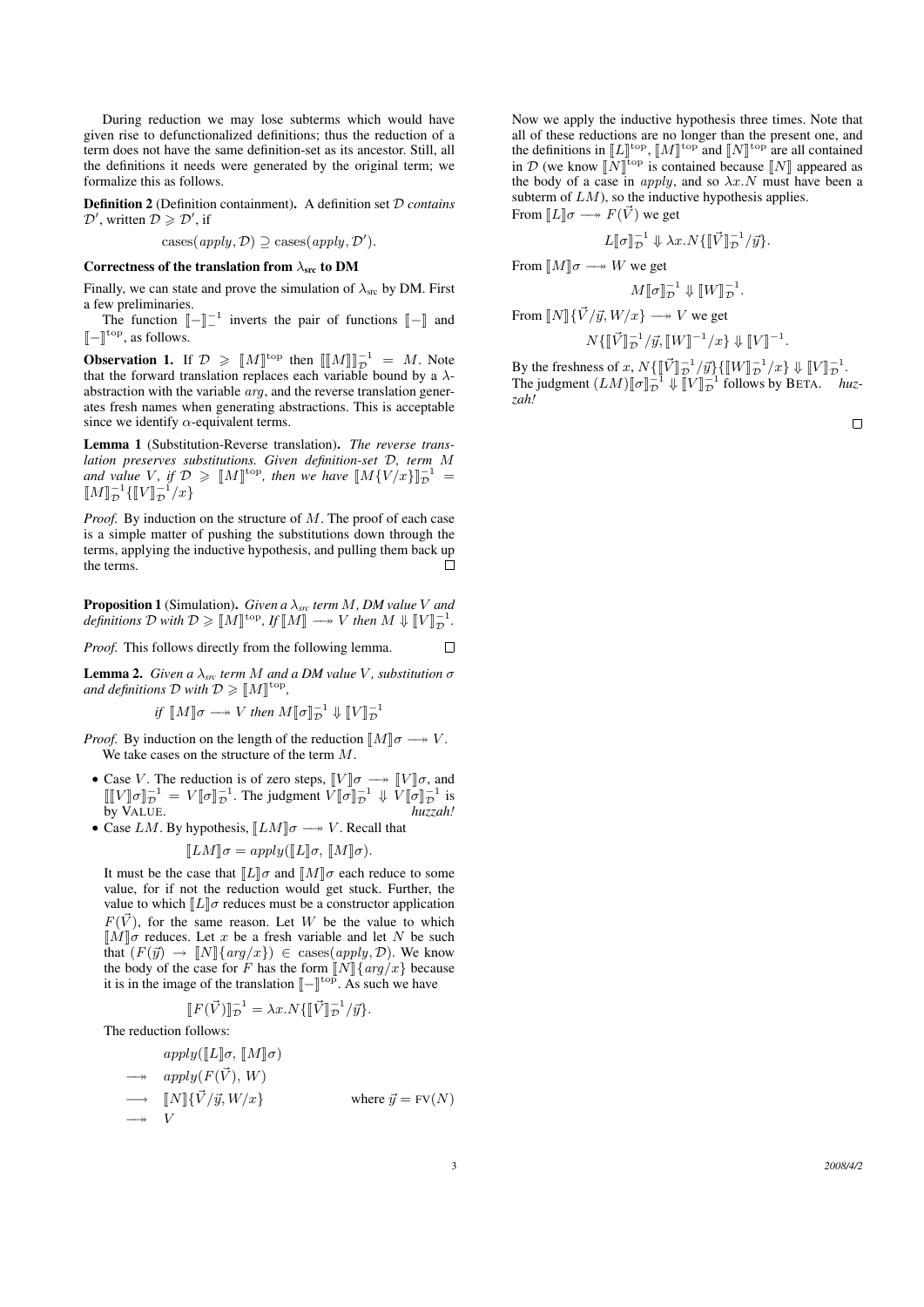Syntax

| constants | c                                          |
|-----------|--------------------------------------------|
| variables | $x$                                        |
| locations | $a, b$ ::= $c \mid s$                      |
| terms     | $L, M, N$ ::= $LM \mid V$                  |
| values    | $V, W$ ::= $\lambda^a x . N \mid x \mid c$ |

Semantics (big-step reduction)

 $M \Downarrow_a V$  $V \Downarrow_a V$  (VALUE)  $L \Downarrow_a \lambda^b x.N$   $M \Downarrow_a W$   $N\{W/x\} \Downarrow_b V$ 

 $LM \Downarrow_a V$  (BETA)

**Figure 5.** The located lambda calculus,  $\lambda_{loc}$ .

# 3. The Located  $\lambda$ -calculus

#### The Located λ-calculus

The located lambda calculus,  $\lambda_{\text{loc}}$ , is defined in Figure 5. This calculus extends the pedestrian calculus of Section 2 by tagging  $\lambda$ abstractions with a location; we use the set of locations  $\{c, s\}$ , because we are interested in the client-server setting, but the calculus would be undisturbed by any other choice of location set.

The annotation on a  $\lambda$ -abstraction indicates the location where its body must execute. Thus an abstraction  $\lambda^c x$ . N represents a function that, when applied, would evaluate the term  $N$  at the client (c), binding the variable  $x$  to the function argument as usual. Constants are assumed to be universal, that is, all locations treat them the same way, and they contain no location annotations.

The semantics, defined in big-step style, uses a judgment of the form  $M \Downarrow_a V$ , read "the term  $M$ , evaluated at location a, results in value  $V$ ." The reader can verify that the body  $N$  of an  $a$ -annotated abstraction  $\lambda^a x . N$  is only ever evaluated at location a, and thus the location annotations are honored by the semantics.

Again we write  $N\{V/x\}$  for the capture-avoiding substitution of a value  $V$  for the variable  $x$  in the term  $N$ . We assume terms are equal up to  $\alpha$ -equivalence. The annotation  $\alpha$  on  $\lambda^a x . N$  has no effect on the binding behavior of names.

#### 3.1 Client/server machine

Our target abstract machine models a pair of interacting agents, a client and a server, that are each first-order computing machines. Figure 6 defines the machine, called CSM.

Being a first-order machine, the application form  $f(\vec{M})$  is nary and allows only a function name,  $f$ , in the function position. The machine also introduces constructor applications of the form  $F(\vec{M})$ , which can be seen as a tagged tuple. Constructorapplications are destructed by the case-analysis form case  $M$  of  $A$ . A list A of case alternatives is well-formed if it defines each name only once.

The client may make requests to the server, using the form req  $f(\vec{M})$ . The server cannot make requests and can only run in response to client requests. Note that the req  $f(\vec{M})$  form has no meaning in server position; it may lead to a stuck configuration.

A configuration  $K$  of this machine comes in one of two forms: a client-side configuration  $(M; \cdot)$  consisting of an active client term  $M$  and a quiescent server (represented by the dot), or a server-side configuration  $(E; M)$  consisting of an active server term  $M$  and a suspended client context  $E$ , which is waiting for

#### Syntax

| function names       | f, g          |                   |                                                                         |
|----------------------|---------------|-------------------|-------------------------------------------------------------------------|
| constructor names    | F, G          |                   |                                                                         |
| values               |               |                   | $V, W, K \quad ::= \quad x \mid c \mid F(V)$                            |
| terms                |               |                   | $L, M, N \quad ::= \quad x \mid c \mid f(\vec{M})$                      |
|                      |               |                   | $ F(\vec{M}) $ case M of A                                              |
|                      |               |                   | req $f(\vec{M})$                                                        |
| alternative sets     | $\mathcal{A}$ |                   | a set of A item                                                         |
| case alternatives    |               |                   | $A$ ::= $F(\vec{x}) \rightarrow M$                                      |
| evaluation contexts  |               |                   | $E$ := $\left[\right]   f(\vec{V}, E, \vec{M})$                         |
|                      |               |                   | $ F(\vec{V},E,\vec{M}) $                                                |
|                      |               |                   | case $E$ of $A$                                                         |
|                      |               |                   | req $f(\vec{V}, E, \vec{M})$                                            |
| configurations       |               | $\mathcal{K}$ ::= | $(M; \cdot) \mid (E; M)$                                                |
| function definitions |               |                   | $D \quad ::= \quad f(\vec{x}) = M$                                      |
| definition set       |               |                   | $\mathcal{D}, \mathcal{C}, \mathcal{S}$ ::= letrec D and $\cdots$ and D |

#### Semantics (small-step reduction)

Client:

$$
(E[f(\vec{V})];\cdot) \longrightarrow_{\mathcal{C},\mathcal{S}} (E[M\{\vec{V}/\vec{x}\}];\cdot)
$$
  
when  $(f(\vec{x}) = M) \in \mathcal{C}$   
 $(E[\text{case } (F(\vec{V})) \text{ of } \mathcal{A}];\cdot) \longrightarrow_{\mathcal{C},\mathcal{S}} (E[M\{\vec{V}/\vec{x}\}];\cdot)$   
when  $(F(\vec{x}) \to M) \in \mathcal{A}$ 

Server:

$$
(E; E'[f(\vec{V})]) \longrightarrow_{\mathcal{C}, \mathcal{S}} (E; E'[M\{\vec{V}/\vec{x}\}])
$$
  
\nwhen  $(f(\vec{x}) = M) \in \mathcal{S}$   
\n $(E; E'[\text{case } (F(\vec{V})) \text{ of } \mathcal{A}]) \longrightarrow_{\mathcal{C}, \mathcal{S}} (E; E'[M\{\vec{V}/\vec{x}\}])$   
\n $\text{subm}(F(\vec{x}) \rightarrow M) \in \mathcal{A}$   
\n $(E[\text{req } f(\vec{V})]; \cdot) \longrightarrow_{\mathcal{C}, \mathcal{S}} (E; f(\vec{V}))$ 

Co

 $(E; V) \longrightarrow_{\mathcal{C},\mathcal{S}} (E[V]; \cdot)$ 

Figure 6. Definition of the Client/Server Machine (CSM).

the server's response. Although the client and server are in some sense independent agents, they interact in a synchronous fashion: upon making a request, the client blocks waiting for the server, and upon completing a request, the server is idle until the next request.

Reduction takes place in the context of a pair of definition sets, one for each agent, thus the reduction judgment takes the form  $\mathcal{K} \longrightarrow_{\mathcal{C},\mathcal{S}} \mathcal{K}'$ . Each definition  $f(\vec{x}) = \vec{M}$  defines the function name  $f$ , taking arguments  $\vec{x}$ , to be the term  $M$ . The variables  $\vec{x}$  are thus bound in  $M$ . A definition set is only well-formed if it uniquely defines each name. This does not preclude the other definition set, in a pair  $(C, S)$ , from also defining the same name.

The reflexive, transitive closure of the relation  $\rightarrow c,s$  is written with a double-headed arrow  $\rightarrow c.s$ . This keeps the definition-sets fixed throughout the reduction sequence.

Observation 2. CSM reduction steps can be made in any evaluation context:  $(M; \cdot) \longrightarrow (N; \cdot)$  implies  $(E[M]; \cdot) \longrightarrow (E[N]; \cdot)$ and  $(E; M) \longrightarrow (E; N)$  implies  $(E'[E]; M) \longrightarrow (E'[E]; N)$ . This is a direct consequence of the reduction rules, which are already defined in terms of evaluation contexts.

Lemma 3 (Substitution-Evaluation). *For any substitution* σ*, we have*

$$
(M;\cdot)\longrightarrow_{\mathcal{C},\mathcal{S}}(N;\,\cdot)\;\;\textit{implies}\;\;(M\sigma;\,\cdot)\longrightarrow_{\mathcal{C},\mathcal{S}}(N\sigma;\,\cdot)\;\textit{and}
$$

 $(E; M) \longrightarrow_{\mathcal{C},\mathcal{S}} (E; N)$  *implies*  $(E; M\sigma) \longrightarrow_{\mathcal{C},\mathcal{S}} (E; N\sigma)$ .

4 *2008/4/2*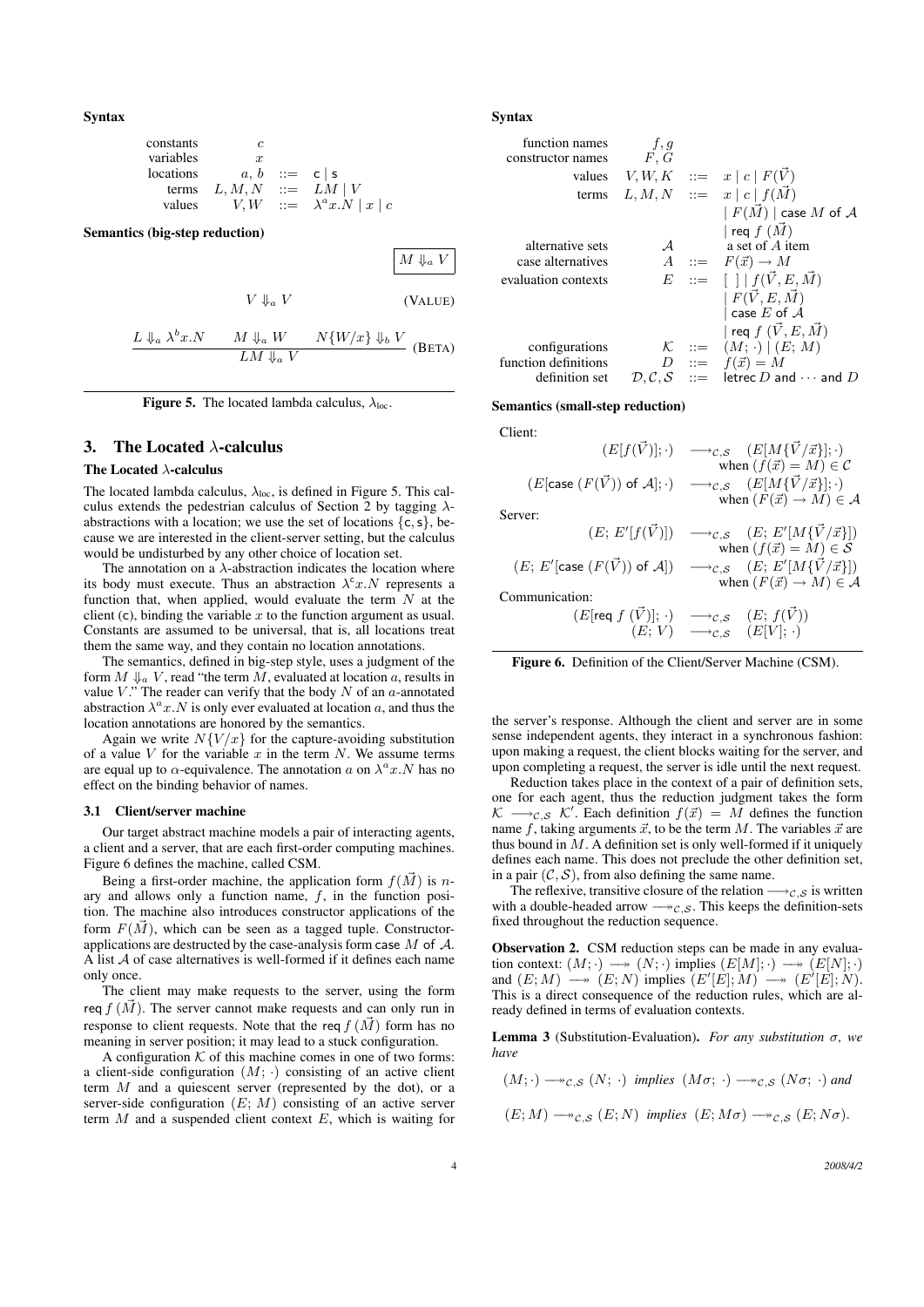$$
(\lambda^{a}x.N)^{\circ} = \ulcorner \lambda^{a}x.N\urcorner(\vec{y})
$$
\n
$$
x^{\circ} = x
$$
\n
$$
c^{\circ} = c
$$
\n
$$
\boxed{(-)^{*} : M_{\lambda_{\text{loc}}} \to V_{\text{CSM}}}
$$
\n
$$
V^{*} = V^{\circ}
$$
\n
$$
(LM)^{*} = apply(L^{*}, M^{*})
$$
\n
$$
\boxed{(-)^{*} : M_{\lambda_{\text{loc}}} \to M_{\text{CSM}}|_{\text{c}}}
$$
\n
$$
V^{\dagger}K = apply(L^{*}, M^{*})
$$
\n
$$
\boxed{(-)^{\dagger}(-) : (M_{\lambda_{\text{loc}}} \times V_{\text{CSM}}) \to M_{\text{CSM}}|_{\text{s}}}
$$
\n
$$
V^{\dagger}K = cont(K, V^{\circ})
$$
\n
$$
(LM)^{\dagger}K = L^{\dagger}(\ulcorner M\urcorner(\vec{y}, K)) \quad \text{where } \vec{y} = \text{FV}(M)
$$

Figure 7. Term-level translations from  $\lambda_{\text{loc}}$  to CSM.

|                             | $\operatorname{coll}_a f LM = f_a(LM) \cup \operatorname{coll}_a f L \cup \operatorname{coll}_a f M$ |
|-----------------------------|------------------------------------------------------------------------------------------------------|
|                             | $\operatorname{coll}_a f \lambda^b x.N = f_a(\lambda^b x.N) \cup \operatorname{coll}_b f N$          |
| $\operatorname{coll}_a f x$ | $= f_a(x)$                                                                                           |
| $\operatorname{coll}_a$ f c | $= f_a(c)$                                                                                           |

**Figure 8.** Generic traversal function for  $\lambda_{\text{loc}}$  terms.

*Proof.* We show that  $K \longrightarrow_{\mathcal{C},\mathcal{S}} \mathcal{K}'$  implies  $K\sigma \longrightarrow_{\mathcal{C},\mathcal{S}} \mathcal{K}'\sigma$ . The result for  $\rightarrow c,s$  then follows by induction on the reduction sequence.

Whether K is of the form  $(M; \cdot)$  or  $(E; M)$ , decompose M into the form  $E'[M']$ . The proposition then follows by induction on  $M'$ . The proof of each case is a simple matter of pushing the substitutions down through the terms, applying the inductive hypothesis, and pulling them back up the terms.  $\Box$ 

#### Translation from  $\lambda_{\text{loc}}$  to CSM

Figures 7–10 give a translation from the client-server  $\lambda_{loc}$  to CSM. Figure 7 gives term-level translations  $(-)^{\circ}$ ,  $(-)^{*}$  and  $(-)^{\dagger}(-)$ , which generate values, client terms, and server terms, respectively. The functions  $(-)^*$  and  $(-)^{\dagger}(-)$  are only defined for  $\lambda_{\text{loc}}$  client and server terms, respectively. The translation respects this and applies these functions only to terms of the appropriate sort. The translation assumes that the  $\lambda_{\text{loc}}$  program being translated is a client term. This is in keeping with the client-server paradigm, where the client initiates the interaction.

The resulting terms make use of function definitions for  $apply$ , tramp and cont. The necessary definition sets are produced by the top-level translations,  $\llbracket - \rrbracket^{\text{c,top}}$  and  $\llbracket - \rrbracket^{\text{s,top}}$ , defined in Figures 9–<br>10. making use of the traversal function coll of Figure 8. Intuitively 10, making use of the traversal function coll of Figure 8. Intuitively, the  $apply$  functions handle all function applications, the *cont* function handles continuation application, and tramp is the trampoline, which tunnels server-to-client requests through responses. For this translation, let arg and k be special reserved variable names not appearing in the source program.

The function coll traverses a term in a location-sensitive way: it computes the union of  $f_a(N)$  for each subterm N of M, where a is the location of the context where  $N$  appears.

The bodies of the *apply* functions will have a case for each abstraction appearing in the source term. Each location will have a case for both locations' abstractions; for its own abstractions it gets

$$
\llbracket M \rrbracket^{\text{c,top}} = \text{letrec } apply(fun, arg) = \text{case } fun \text{ of } \llbracket M \rrbracket^{\text{c,top}} \\
 \text{and } \text{tramp}(x) = \text{case } x \text{ of } \llbracket M \rrbracket^{\text{c,fun}} \\
 \text{and } \text{tramp}(x) = \text{case } x \text{ of } \llbracket M \rrbracket^{\text{c,fun}} \\
 \text{tall}(f, x, k) \rightarrow \\
 \text{tramp}(\text{req } cont (k, apply(f, x)) \\
 \text{Returm}(x) \rightarrow x \\
 \llbracket \lambda^{\text{c}} x.N \rrbracket^{\text{c,fun,aux}}_a = \{\ulcorner \lambda^{\text{c}} x.N \urcorner(\vec{y}) \rightarrow N^* \{\text{arg}/x\} \} \\
 \text{where } \vec{y} = \text{FV}(\lambda x.N) \\
 \llbracket \lambda^{\text{s}} x.N \rrbracket^{\text{c,fin}, \text{aux}}_a = \\
 \{\ulcorner \lambda^{\text{s}} x.N \urcorner(\vec{y}) \rightarrow \text{tramp}(\text{req } apply (\ulcorner \lambda x.N \urcorner(\vec{y}), arg, Top()))\} \\
 \text{where } \vec{y} = \text{FV}(\lambda x.N) \\
 \llbracket M \rrbracket^{\text{c,fin}, \text{aux}}_a = \{\} \\
 \text{when } M \neq \lambda^a x.N \\
 \llbracket M \rrbracket^{\text{c,fin}}_a = \text{ coll}_{\text{c}} (\llbracket - \rrbracket^{\text{c,fin}, \text{aux}}_a) M
$$



$$
\llbracket M \rrbracket^{\text{s,top}} = \text{letrec } apply(fun, arg, k) = \text{case } fun \text{ of } \llbracket M \rrbracket^{\text{s,top}}.
$$
\n
$$
\text{and } cont(k, arg) = \text{case } k \text{ of}
$$
\n
$$
\llbracket M \rrbracket^{\text{s,cont}}
$$
\n
$$
\parallel App(fun, k) \to apply(fun, arg, k)
$$
\n
$$
\parallel Top() \to Return(arg)
$$
\n
$$
\llbracket \lambda^{\text{s}} x.N \rrbracket^{\text{s,fin}, \text{aux}}_a = \{\ulcorner \lambda^{\text{s}} x.N \urcorner(\vec{y}) \to (N^{\dagger}k) \{ arg/x \} \}
$$
\n
$$
\text{where } \vec{y} = \text{FV}(\lambda x.N)
$$
\n
$$
\llbracket \lambda^{\text{c}} x.N \rrbracket^{\text{s,fin}, \text{aux}}_a = \{\ulcorner \lambda^{\text{s}} x.N \urcorner(\vec{y}) \to Call(\ulcorner \lambda x.N \urcorner(\vec{y}), arg, k) \} \text{where } \vec{y} = \text{FV}(\lambda x.N)
$$
\n
$$
\llbracket M \rrbracket^{\text{s,fin}, \text{aux}}_a = \{\} \text{when } M \neq \lambda^a x.N
$$
\n
$$
\llbracket M \rrbracket^{\text{s,fin}, \text{aux}}_s = \text{coll}_{\text{c}} (\llbracket - \rrbracket^{\text{s,fin}, \text{aux}}_s) M
$$
\n
$$
\llbracket LM \rrbracket^{\text{s,cont}, \text{aux}}_s = \ulcorner M \urcorner(\vec{y}, k) \to M^{\dagger}(App(arg, k))
$$
\n
$$
\llbracket M \rrbracket^{\text{s,cont}, \text{aux}}_s = \ulcorner \text{GN} \urcorner(\vec{y}, k) \to M^{\dagger}(App(arg, k))
$$
\n
$$
\llbracket M \rrbracket^{\text{s,cont}, \text{aux}}_s = \text{coll}_{\text{c}} (\llbracket - \rrbracket^{\text{s,cont}, \text{aux}}_s) M
$$

**Figure 10.** Top-level translation from  $\lambda_{\text{loc}}$  to CSM (server).

a full definition but for the other's abstractions the case will be a mere stub. This stub dispatches a request to the other location, to apply the function to the given arguments. The *cont* function is defined only on the server, because it arises from the CPS transformation; it has a case for evaluating the r.h.s. of each server-located application, a case  $App$  for applying a function to an argument, and a case for Top which is the continuation for returning a value to the client. These correspond to the defunctionalizations of the abstractions that appear in the classic CPS transformation. Recall the translation for applications,

$$
(LM)^{\text{cps}}K = L^{\text{cps}}(\lambda f. M^{\text{cps}}(\lambda x. fxK)),
$$

and recall that we always need a "top-level" continuation  $\lambda x.x$  to extract a value from a CPS term; this corresponds to Top.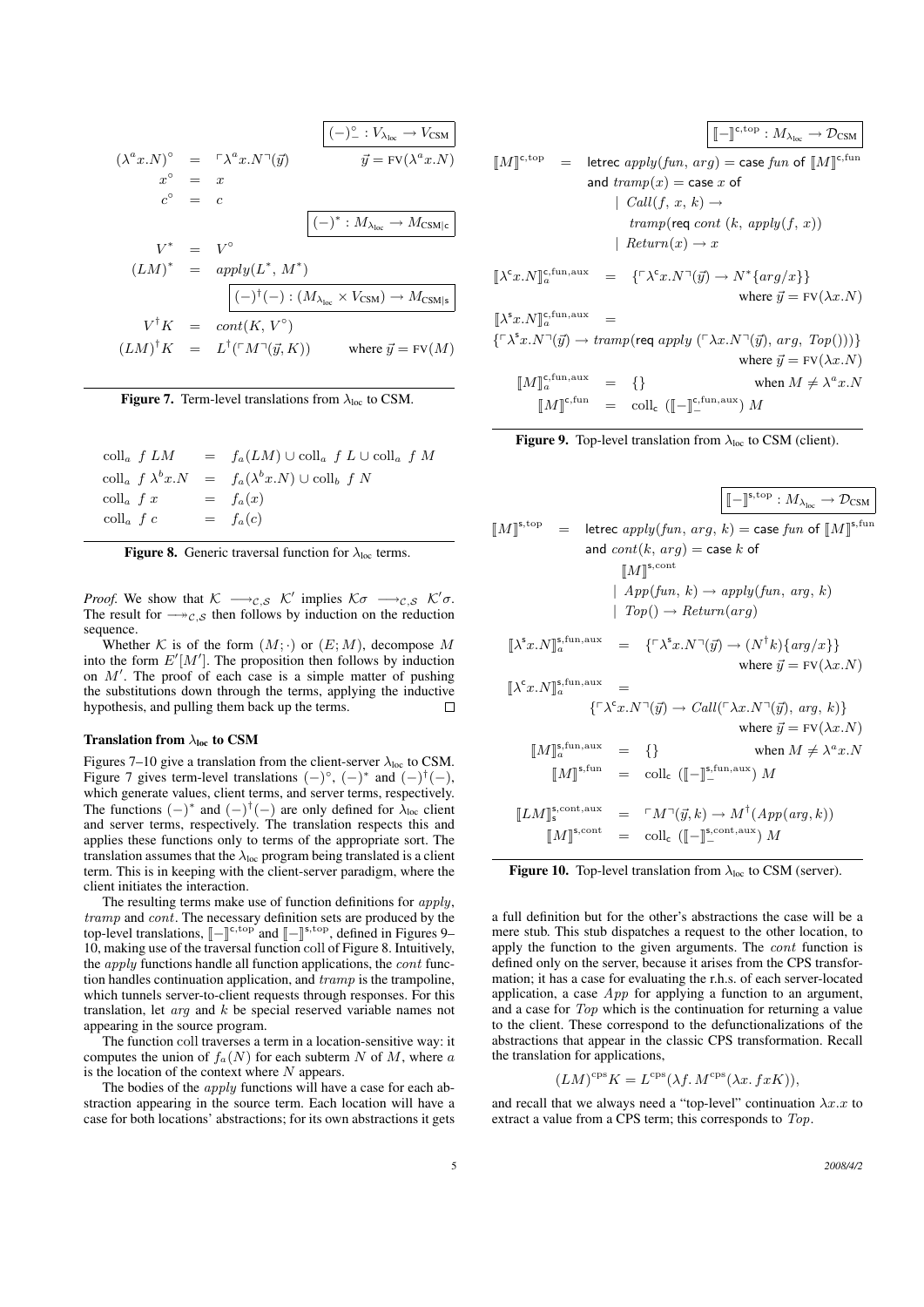Note that the traversals used in  $\llbracket - \rrbracket^{\text{c, top}}$  and  $\llbracket - \rrbracket^{\text{s, top}}$  pass to lan outermost current location of  $\epsilon$ ; this reflects the requirement coll an outermost current location of c; this reflects the requirement that the source program is a client term.

The tramp function implements the trampoline. Its protocol is as follows: when the client first needs to make a server call, it makes a request wrapped in tramp. The server will either complete this call itself, without any client calls, or it will have to make a client call along the way. If it needs to make a client call, it returns a specification of that call as a value  $Call(fun, arg, k)$ , where fun and  $arg$  specify the call and  $k$  is the current continuation. The tramp function recognizes these constructions and evaluates the necessary terms locally, then places another request to the server to apply  $k$  to whatever value resulted, again wrapping the request in tramp. When the server finally completes its original call, it returns the value as x in the  $Return(x)$  construction; the tramp function recognizes this as the result of the original server call, so it simply returns x. As an invariant, *the client always wraps its server-requests in a call to* tramp. This way it can always handle Call responses.

#### 3.2 Correctness of the translation from  $\lambda_{loc}$  to CSM

As with the defunctionalization formalization, we again need to compare definition-sets. This time we define the containment relation more generally: it holds just when the names defined in the r.h.s. are all defined in the l.h.s. and upon inspecting corresponding function definitions, either the bodies are identical or they are both case analyses where the l.h.s. contains all the alternatives of the r.h.s.

**Definition 3** (Definition containment). We say a definition set  $D$ *contains*  $\mathcal{D}'$ , written  $\mathcal{D} \geq \mathcal{D}'$ , if for each definition  $f(\vec{x}) = M'$  in  $\mathcal{D}'$  there is a definition  $f(\vec{x}) = M$  in  $\mathcal D$  and either  $M = M'$  or  $\text{cases}(f, \mathcal{D}) \supseteq \text{cases}(f, \mathcal{D}').$ 

Figure 11 defines a reverse translation for the  $\lambda_{loc} \rightarrow \text{CSM}$ translation. This translation allows us to retract results from CSM into  $\lambda_{loc}$ . All of the functions used in this translation are parameterized on the definition sets  $C$  and  $S$ . To extract the alternatives of case-expressions from function bodies, we use a function cases, defined as follows:

**Definition 4.** Define cases( $f, D$ ) = A when

$$
(f(x, \vec{y}) = \text{case } x \text{ of } \mathcal{A}) \in \mathcal{D}.
$$

Note we are relying on the fact that each of our special functions dispatches on the first of its arguments, whether that be the argument fun for apply, or  $k$  for  $cont$ ; the dispatching argument is conveniently always the first.

**Lemma 4** (Retraction). When  $C \geq \llbracket M \rrbracket^{\text{c,top}}$  and  $S \geq \llbracket M \rrbracket^{\text{s,top}}$ , *we have for each* M

 $(i)$   $(M^{\circ})_{\mathcal{C},\mathcal{S}}^{\bullet} = M$ ,

*(ii)*  $(M^*)_{\mathcal{C},\mathcal{S}}^{\star} = M$  *and* 

(iii) for each  $K$  in CSM:  $(M^\dagger K)^\ddagger_{\mathcal{C},\mathcal{S}}=K^{\$}M_{\mathcal{C},\mathcal{S}}$ 

*for those terms on which the relevant operation (respectively*  $(-)^{\circ}$ *,*  $(-)^{*}$ *, or*  $(-)^{\dagger}(-)$ *) is defined.* 

*Proof.* By induction on M.

We omit the  $(C, S)$  argument to each of the reverse-translation functions, since it never changes.

- Case  $x$  for (i). Trivial.
- Case  $c$  for (i). Trivial.
- Case  $\lambda^a x.N$  for (i).

Let  $x'$  be a fresh variable.

$$
\begin{array}{rcl}\n\left(-\right)^{\bullet}_{-,-} : V_{\text{CSM}} \to \mathcal{D}_{\text{CSM}} \to V_{\lambda_{\text{loc}}}\n\end{array}
$$
\n
$$
\begin{array}{rcl}\nc_{\mathcal{C},\mathcal{S}}^{\bullet} & = & c \\
x_{\mathcal{C},\mathcal{S}}^{\bullet} & = & x \\
(F(\vec{V}))_{\mathcal{C},\mathcal{S}}^{\bullet} & = & \lambda^c x. \left(N\{x/arg\}\right)_{\mathcal{C},\mathcal{S}}^{\star} \{\vec{V}_{\mathcal{C},\mathcal{S}}^{\bullet}/\vec{y}\} \\
\text{when } (F(\vec{y}) \to N) \in \text{cases}(apply, \mathcal{C}) \text{ and } N \neq \text{tramp}(\text{req } \cdot \cdot) \\
\text{where } x \text{ fresh}\n\end{array}
$$

$$
(F(\vec{V}))_{\mathcal{C},\mathcal{S}}^{\bullet} = \lambda^{s}x.(N\{x/arg\})_{\mathcal{C},\mathcal{S}}^{\dagger}\{\vec{V}_{\mathcal{C},\mathcal{S}}^{\bullet}/\vec{y}\}
$$
  
when  $(F(\vec{y}) \to N) \in \text{cases}(apply, \mathcal{S})$  and  $N \neq \text{Call}(\cdot, \cdot, \cdot)$   
where *x* fresh

 $(-)_{-,-}^{\star}: M_{\rm CSM}|_{\rm C} \to \mathcal{D}_{\rm CSM} \to \mathcal{D}_{\rm CSM} \to M_{\lambda_{\rm loc}}$  $V_{\mathcal{C},\mathcal{S}}^{\star} = V_{\mathcal{C},\mathcal{S}}^{\bullet}$  $x_{\mathcal{C},\mathcal{S}}^{\star}$  = x  $(\text{apply}(L,M))_{\mathcal{C},\mathcal{S}}^{\star} = L_{\mathcal{C},\mathcal{S}}^{\star} M_{\mathcal{C},\mathcal{S}}^{\star}$  $(tramp(\text{req } cont (K, M)))_{\mathcal{C},\mathcal{S}}^{\star} = K_{\mathcal{C},\mathcal{S}}^{\$}(M_{\mathcal{C},\mathcal{S}}^{\star})$  $(tramp(\text{req } apply (V, W, K)))_{C, S}^{\star}$  $= (apply(V, W, K))_{C, S}^{\ddagger}$ 

$$
(cot(K, V))_{c,s}^{\dagger} \rightarrow D_{CSM} \rightarrow D_{CSM} \rightarrow M_{\lambda_{loc}}
$$
  
\n
$$
(cont(K, V))_{c,s}^{\dagger} = K_{c,s}^{\dagger}(V_{c,s}^{\bullet})
$$
  
\n
$$
(apply(V, W, K))_{c,s}^{\dagger} = K_{c,s}^{\dagger}(V_{c,s}^{\bullet}W_{c,s}^{\bullet})
$$
  
\n
$$
(Call(V, W, K))_{c,s}^{\dagger} = K_{c,s}^{\dagger}(V_{c,s}^{\bullet}W_{c,s}^{\bullet})
$$
  
\n
$$
(-)^{\underline{s}}_{-,-} : V_{CSM} \rightarrow D_{CSM} \rightarrow D_{CSM} \rightarrow M_{\lambda_{loc}} \rightarrow M_{\lambda_{loc}}
$$
  
\n
$$
k_{c,s}^{\dagger}N = N
$$
  
\n
$$
(Top())_{c,s}^{\dagger}N = N
$$
  
\n
$$
(App(V, K))_{c,s}^{\dagger}N = K_{c,s}^{\dagger}(V_{c,s}^{\bullet}N)
$$
  
\n
$$
(F(\vec{V}, K))_{c,s}^{\dagger}N = (K_{c,s}^{\dagger}(K_{c,s}^{\dagger}S/\vec{y}))\{N/arg\}
$$
  
\n
$$
(K_{c,s}^{\dagger}(M_{c,s}^{\dagger} \{ \vec{V}_{c,s}^{\dagger} / \vec{y}) )\} \{N/arg\}
$$
  
\nwhen  $(F(\vec{y}) \rightarrow M) \in \text{cases}(cont, S)$   
\nand  $F \neq Top, F \neq App$ 

**Figure 11.** Reverse translation from CSM to  $\lambda_{loc}$ .

Take cases on a. Case  $a = s$ :

$$
(\lambda^{\mathsf{s}} x.N)^{\circ \bullet} = (\ulcorner \lambda^{\mathsf{s}} x.N \urcorner(\vec{y}))^{\bullet}
$$
  
\n
$$
\vec{y} = \text{FV}(\lambda x.N)
$$
  
\n
$$
= \lambda x'.((N^{\dagger} k) \{ arg/x\} \{x'/arg\} )^{\dagger}
$$
  
\n
$$
= \lambda x.((N^{\dagger} k) \{x'/x\} )^{\dagger}
$$
  
\n
$$
= \lambda x.(N^{\dagger} k)^{\dagger}
$$
  
\n
$$
= \lambda x.N
$$
  
\n
$$
(ind. hyp.)
$$

*huzzah!*

6 *2008/4/2*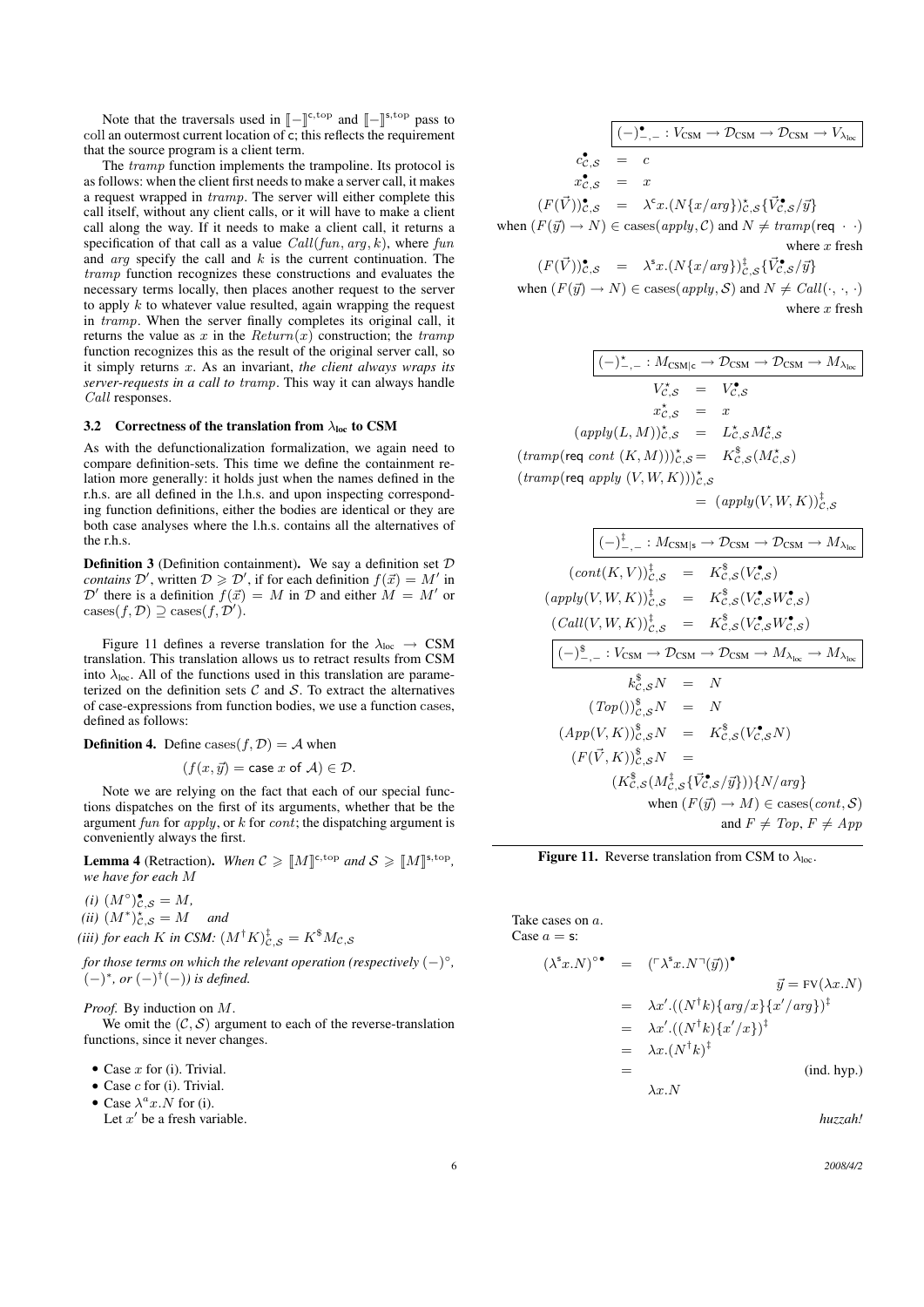Case  $a = c$ :

$$
(\lambda^{c} x.N)^{\circ} = (\ulcorner \lambda^{c} x.N \urcorner (\vec{y}))^{\bullet}
$$
  
\n
$$
\vec{y} = \text{FV}(\lambda x.N)
$$
  
\n
$$
= \lambda x'. (N^* \{ arg/x \} \{ x'/arg \})^*
$$
  
\n
$$
= \lambda x.N^{**}
$$
  
\n
$$
= \lambda x.N
$$
  
\n
$$
\lambda x.N
$$
  
\n
$$
(ind. hyp.)
$$

• Cases  $V$  for  $(-)^*$ .

 $V^{**}$  = V  $V^{\circ}$  $=$  $V^{\circ}$  $=$  (ind. hyp.) V

*huzzah!*

*huzzah!*

$$
(V^{\dagger}K)^{\ddagger} = (cont(K, V^{\circ}))^{\ddagger}
$$
  
=  $K^{\$}(V^{\circ \bullet})$   
=  $K^{\$}V$  (ind. hyp.)

• Case  $LM$  for (ii).

• Case  $LM$  for (iii).

• Cases  $V$  for (ii).

$$
((LM)^*)^* = (apply(L^*, M^*)))^*
$$
  
= L^{\*\*}M^{\*\*}  
= LM  
(ind. hyp.)

*huzzah!*

*huzzah!*

$$
((LM)^{\dagger} K)^{\ddagger} = (L^{\dagger} (\ulcorner M \urcorner (\vec{y}, K)))^{\ddagger} \qquad \vec{y} = \text{FV}(M)
$$
  
\n
$$
= (\ulcorner M \urcorner (\vec{y}, K))^{\$}(L)
$$
  
\n
$$
= (K^{\$}((M^{\dagger} (App(arg, k)))^{\ddagger}))\{L/arg\}
$$
  
\n
$$
= (K^{\$}((App(arg, k))^{\$}(M)))\{L/arg\}
$$
  
\n
$$
= (K^{\$}(arg M))\{L/arg\}
$$
  
\n
$$
= K^{\$}(LM)
$$

*huzzah!*

 $\Box$ 

**Lemma 5** (Substitution- $(-)$ <sup>o</sup>). *If* cases(apply, C) and cases(apply, S) *have a case for every constructor appearing in* V *and* W *then*

$$
V_{\mathcal{C},\mathcal{S}}^{\bullet}\{W_{\mathcal{C},\mathcal{S}}^{\bullet}/x\} = (V\{W/x\})_{\mathcal{C},\mathcal{S}}^{\bullet}.
$$

*Proof.* By induction on M.

- Case  $c, x$ . Trivial.
- Case  $F(\vec{V})$ . Recall that  $(F(\vec{V}))_{\mathcal{C},\mathcal{S}}^{\bullet} = (\lambda^a x . N) \{ \vec{V}_{\mathcal{C},\mathcal{S}}^{\bullet}/\vec{y} \}.$

$$
(\lambda^{a} x.N) \{\vec{V}_{c,s}^{\bullet} / \vec{y}\} \{W_{c,s}^{\bullet} / x\}
$$
  
\n
$$
= (\lambda^{a} x.N) \{\vec{V}_{c,s}^{\bullet} \{W_{c,s}^{\bullet} / x\} / \vec{y}\}
$$
  
\n
$$
= (\lambda^{a} x.N) \{(\vec{V} \{W/x\})_{c,s}^{\bullet} / \vec{y}\}
$$
  
\n
$$
= (F(\vec{V} \{W/x\}))_{c,s}^{\bullet}
$$
  
\n
$$
= (F(\vec{V}) \{W/x\})_{c,s}^{\bullet}
$$

*huzzah!*

 $\Box$ 

**Lemma 6** (Simulation). *For any term M and substitution*  $\sigma$  *in*  $\lambda_{loc}$ *, together with definition sets* C and S such that  $C \geq \llbracket M \rrbracket^{\text{c,top}}$  and  $S > \llbracket M \rrbracket^{\text{s,top}}$  *and*  $\mathcal{S} \geqslant [M]^{s,\text{top}}$ , we have the following implications:

(i) if 
$$
M^* \sigma \rightarrow c, s
$$
 V  
\nthen  $M \sigma_{c,s}^{\bullet} \downarrow_c V_{c,s}^{\bullet}$  and  
\n(ii) if  $tramp([~])$ ;  $(M^{\dagger} k) \sigma$   
\n $\rightarrow c, s \, tramp([~])$ ;  $cont(k, V)$   
\nthen  $M \sigma_{c,s}^{\bullet} \downarrow_s V_{c,s}^{\bullet}$ .

*Proof.* By induction on the length of the CSM reduction sequence. Throughout the induction  $\sigma$  is kept general.

Throughout this proof, we make free use of Observation 2 and Lemma 3, showing (respectively) that we can place a reduction inside an evaluation context to get another reduction, and that we can apply a substitution to a reduction to get another reduction.

In this proof we omit the definitions  $\tilde{C}$ ,  $\tilde{S}$  on reductions, because they are unchanged through each reduction sequence and on the reverse-translation functions because they are unchanged throughout the recursive calls thereof.

Take cases on the structure of  $M$  and split the conclusion into cases for (i) and (ii); in the case of an application  $LM$ , take cases on whether L reduces to a client abstraction  $\lambda^c x . N$  or to a server abstraction  $\lambda^s x.N$ :

• Case  $LM$  for (i) where  $L$  reduces to a client abstraction. By hypothesis, we have  $(LM)^*\sigma \longrightarrow V$ . Recall  $(LM)^*\sigma =$  $apply(L^*\sigma, M^*\sigma)$ . It must be that  $M^*\sigma$  reduces to a value; call it W. It must be that  $L^*\sigma$  reduces to a value of the form  $F(\vec{y})$ . Let N be such that  $(F(\vec{y}) \to N^*\{\text{arg}/x\}) \in \text{cases}(\text{apply}, \mathcal{C})$ . (We know it has this form because the cases of *apply* are in the image of the  $\llbracket - \rrbracket^{\text{c, fun}}$  translation.) Let x be a fresh variable.<br>The reduction follows The reduction follows:

$$
(LM)^*\sigma = apply(L^*\sigma, M^*\sigma)
$$
  
\n
$$
\longrightarrow apply(F(\vec{V}), M^*\sigma)
$$
  
\n
$$
\longrightarrow apply(F(\vec{V}), W)
$$
  
\n
$$
\longrightarrow N^*{\vec{V}}/{\vec{y}}, W/x
$$
  
\n
$$
\longrightarrow V
$$

We have  $N^*{\{\vec{V}/\vec{y}, W/x\}} = N^*{\{\vec{V}/\vec{y}\}}\{W/x\}$  due to the freshness of  $x$ .

Applying the inductive hypothesis three times, we get

$$
L\sigma^{\bullet} \Downarrow_{\mathsf{c}} (F(\vec{V}))^{\bullet} = \lambda^{\mathsf{c}} x.N\{\vec{V}^{\bullet}/\vec{y}\},
$$
  

$$
M\sigma^{\bullet} \Downarrow_{\mathsf{c}} W^{\bullet} \quad \text{and}
$$

$$
N\{\vec{V}^{\bullet}/\vec{y}\}\{W^{\bullet}/x\} \Downarrow_{\mathrm{c}} V^{\bullet}.
$$

The judgment  $(LM)\sigma^{\bullet} \Downarrow_c V^{\bullet}$  follows by BETA.

 $\bullet$  Case  $LM$  for (i) where  $L$  reduces to a server abstraction. By hypothesis, we have  $(LM)^*\sigma \longrightarrow V$ . Recall  $(LM)^*\sigma =$  $apply(L^*\sigma, M^*\sigma)$ . It must be that  $M^*\sigma$  reduces to a value; call

7 *2008/4/2*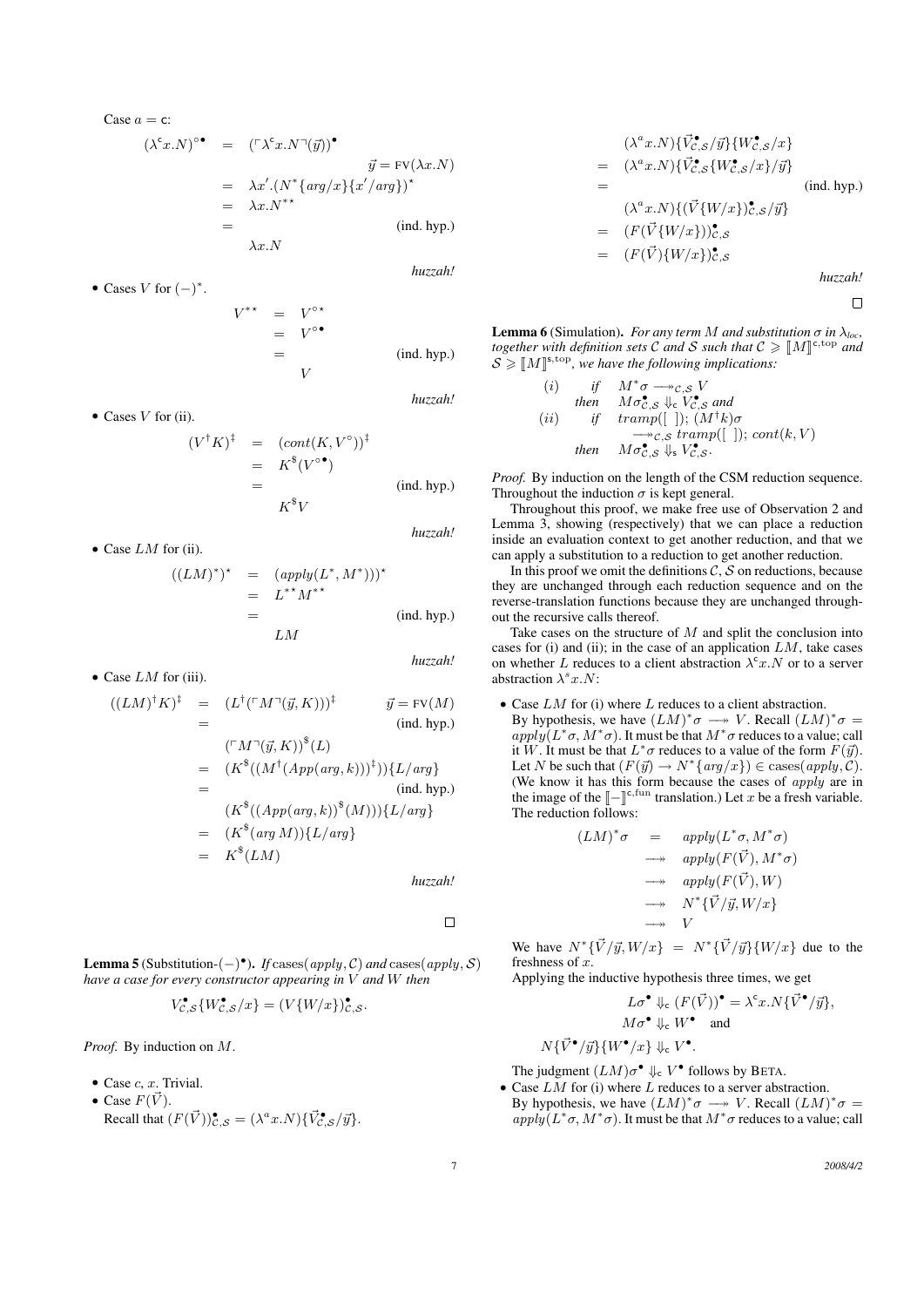it W. It must be that  $L^* \sigma$  reduces to a value of the form  $F(\vec{y})$ . Let  $N$  be such that

 $(F(\vec{y}) \rightarrow (N^{\dagger} k) \{ arg/x\}) \in \text{cases}(apply, \mathcal{S})$  and  $(F(\vec{y}) \rightarrow tramp(\text{req } apply (F(\vec{y}), arg, Top))))$  $\in \text{cases}(apply, C).$ 

Let  $x$  be a fresh variable. The reduction follows:

$$
M)^*\sigma = apply(L^*\sigma, M^*\sigma)
$$
  
\n
$$
\longrightarrow apply(F(\vec{V}), W)
$$
  
\n
$$
\longrightarrow temp(\text{req apply}; (F(\vec{V}), W, Top)))
$$
  
\n
$$
\longrightarrow temp([ ]); apply(F(\vec{V}), W, Top())
$$
  
\n
$$
\longrightarrow temp([ ]); (N^{\dagger}(Top())\{\vec{V}/\vec{y}, W/x\})
$$
  
\n
$$
\longrightarrow w
$$
  
\n
$$
v
$$

Applying the inductive hypothesis three times, we get

$$
L\sigma^{\bullet} \Downarrow_{c} (F(\vec{V}))^{\bullet} = \lambda^{s}x.(N^{\dagger}k)^{\ddagger} {\{\vec{V}^{\bullet}/\vec{y}\}}
$$

$$
= \lambda^{s}x.N{\{\vec{V}^{\bullet}/\vec{y}\}},
$$

$$
M\sigma^{\bullet} \Downarrow_{c} W^{\bullet} \text{ and}
$$

$$
N{\{\vec{V}^{\bullet}/\vec{y}, W^{\bullet}/x\}} \Downarrow_{s} V^{\bullet}.
$$

Also  $N\{\vec{V}^{\bullet}/\vec{y}, W^{\bullet}/x\} = N\{\vec{V}^{\bullet}/\vec{y}\}\{W^{\bullet}/x\}$  because of the freshness of  $r$ 

The judgment  $(LM)\sigma^{\bullet} \Downarrow_c V^{\bullet}$  follows by BETA. *huzzah!* • Case  $LM$  for (ii) where  $L$  reduces to a server abstraction.

By hypothesis, we have

 $(L)$ 

$$
tramp([ ]); L†(⊤M¬( $\vec{z}, k$ ))σ  
→
$$
tramp([ ]); cont(K, V).
$$
$$

Recall that  $(LM)^{\dagger} k = L^{\dagger}(\ulcorner M \urcorner (\vec{z}, k))$ , letting  $\vec{z} = FV(M)$ . It must be that  $(M^\dagger k)\sigma$  reduces to a term of the form  $cont(k,W)$ . It must be that  $(L^\dagger k) \sigma$  reduces to a term of the form  $cont(k,F(\vec{y}))$ . Let N be such that  $(F(\vec{y}) \to (N^{\dagger} k) \{ arg/x\})) \in \text{cases}(apply, \mathcal{S}).$ Let  $x$  be a fresh variable. The reduction follows:

 $tramp([$   $]$ );  $((LM)^{\dagger}k)\sigma$ 

- $=$   $tranp([\ ]);$   $(L^{\dagger}(\ulcorner M\urcorner(\vec{z},k)))\sigma$
- $\rightarrow$  tramp([ ]); cont(( $\ulcorner M\urcorner(\vec{z},k)\urcorner \sigma, F(\vec{V})$ )
- $=$   $tranp([ )$ ;  $cont(^{\sqcap}M^{\sqcap}(\vec{z}\sigma, k), F(\vec{V}))$
- $\longrightarrow$  tramp([ ]);  $(M^{\dagger}(App(arg,k)))\{F(\vec{V})/arg, \vec{z}\sigma/\vec{z}\}\$
- $=$   $tranp([$  |);  $(M^{\dagger}k)\$   $\{App(F(\vec{V}), k)/k, \vec{z}\sigma/\vec{z}\}$
- $\rightarrow$  tramp([ ]); cont(App(F( $\vec{V}$ ), k), W)
- $\longrightarrow$  tramp([ ]); apply( $F(\vec{V})$ , W, k)
- $\longrightarrow \; \; \text{tramp}([ \; \; ]); \; (N^{\dagger}k) \{ \vec{V} / \vec{y}, W / x \}$
- $\rightarrow \; \; \; \text{tramp}([ \; ]); \; \text{cont}(k, V)$

Also, because  $x$  is fresh, we have

$$
N\{\vec{V}^{\bullet}/\vec{y}, W^{\bullet}/x\} = N\{\vec{V}^{\bullet}/\vec{y}\}\{W^{\bullet}/x\}.
$$

Applying the inductive hypothesis three times, we get

$$
L\sigma^{\bullet} \Downarrow_{\mathsf{s}} (F(\vec{V}))^{\bullet} = \lambda^{\mathsf{s}} x.(N^{\dagger}k)^{\mathsf{\ddagger}} \{\vec{V}^{\bullet}/\vec{y}\}
$$

$$
= \lambda^{\mathsf{s}} x.N \{\vec{V}^{\bullet}/\vec{y}\},
$$

$$
M\sigma^{\bullet} \Downarrow_{\mathsf{s}} W^{\bullet} \quad \text{and}
$$

$$
N\{\vec{V}^{\bullet}/\vec{y}\}\{W^{\bullet}/x\} \Downarrow_{\mathsf{s}} V^{\bullet}.
$$

The judgment  $(LM)\sigma^{\bullet} \Downarrow_{s} V^{\bullet}$  follows by BETA. *huzzah!* 

• Case  $LM$  for (ii) where  $L$  reduces to a client abstraction. By hypothesis, we have

$$
tramp([~]);~(L^{\dagger}(\ulcorner M\urcorner(\vec{z},k)))\sigma
$$

 $\longrightarrow tramp([ \ ]); cont(k, V).$ 

Recall that  $(LM)^{\dagger} k = L^{\dagger}(\ulcorner M\urcorner(\vec{z},k))$ , letting  $\vec{z} = FV(M)$ . It must be that  $(M^\dagger k) \sigma$  reduces to a term of the form  $cont(k, W)$ . It must be that  $(L^{\dagger}k)\sigma$  reduces to a term of the form  $cont(k, F(\vec{y}))$ . Let N be such that  $(F(\vec{y}) \to N^*\{arg/x\}) \in \text{cases}(apply, C)$ and  $\vec{y}$  be the variables s.t.  $F(\vec{y}) \rightarrow N^* \{ arg/x \}$  in the clientside def. of apply. Also we have  $(F(\vec{y}) \rightarrow Call(F(\vec{y}), arg, k)) \in$ cases(apply,  $S$ ). Let x be a fresh variable. The reduction follows:

 $((LM)^{\dagger}k)\sigma$ 

- $=$   $tranp([\ ]);$   $(L^{\dagger}(\ulcorner M\urcorner(\vec{z},k)))\sigma$
- $tramp([~]); cont(\ulcorner M\urcorner(\vec{z}\sigma, k), F(\vec{V}))$

$$
\longrightarrow\; \; tramp([ \; ]); \; (M^{\dagger}(App(arg, k)))
$$

$$
\{\vec{z}\sigma/\vec{z}, F(\vec{V})/arg\}
$$

- $=$   $tranp([\ ]); (M^{\dagger}k)\{\sigma, App(F(\vec{V}),k)/k\}$
- $tramp([~])$ ;  $cont(App(F(\vec{V}), k), W)$
- $tramp([~])$ ; apply $(F(\vec{V}), W, k)$
- $tramp([~])$ ; Call $(F(\vec{V}), W, k)$
- $tramp(Call(F(\vec{V}), W, k))$
- $tramp(\text{req cont } (k, apply(F(\vec{V}), W)))$
- $\longrightarrow$  tramp(req cont  $(k, N^*{\{\vec{V}}/{\vec{y}}, W/x\})$ )
- $tramp(\text{req} cont (k, V))$
- $tramp([$  ]);  $cont(k, V)$

Because of the freshness of x, we have  $N\{\vec{V}^{\bullet}/\vec{y}, W^{\bullet}/x\} =$  $N\{\vec{V}^{\bullet}/\vec{y}\}\{W^{\bullet}/x\}.$ 

Applying the inductive hypothesis three times, we get

$$
L\sigma^{\bullet} \Downarrow_{\mathsf{s}} (F(\vec{V}))^{\bullet}
$$
  
=  $\lambda^{\mathsf{c}} x . N^{**} {\{\vec{V}^{\bullet}/\vec{y}\}}$   
=  $\lambda^{\mathsf{c}} x . N {\{\vec{V}^{\bullet}/\vec{y}\}}$ ,  
 $M\sigma^{\bullet} \Downarrow_{\mathsf{s}} W^{\bullet}$  and  
 $W^{\bullet}(\omega) \Vdash V^{\bullet}$ 

$$
N\{\vec{V}^{\bullet}/\vec{y}\}\{W^{\bullet}/x\} \Downarrow_{\mathsf{s}} V^{\bullet}.
$$

The judgment  $(LM)\sigma^{\bullet} \Downarrow_{s} V^{\bullet}$  follows by BETA. *huzzah!* • Case  $V$ . Using the substitution lemma (Lemma 5) and the inverseness of  $\left(-\right)^{\bullet}$  to  $\left(-\right)^{\circ}$ , we get  $\left(V^{\circ}\sigma\right)^{\bullet} = V\sigma^{\bullet}$ .

In both cases, for server and client, the reduction is of zero steps:

For client,  $V^*\sigma \longrightarrow V^{\circ}\sigma$ . The judgment  $V\sigma^{\bullet} \Downarrow_{\mathsf{c}} V\sigma^{\bullet}$  follows by VALUE.

For server,

$$
tramp([ ]); (V†k)σ
$$
  
\n→  $tramp([ ]); cont(k, V°σ).$ 

The judgment  $V\sigma^{\bullet} \Downarrow_{s} V\sigma^{\bullet}$  follows by VALUE.

# $\Box$

# 4. A richer calculus

As a hypothetical language feature, we consider detaching location annotations from abstractions, permitting any term to be wrapped in location brackets.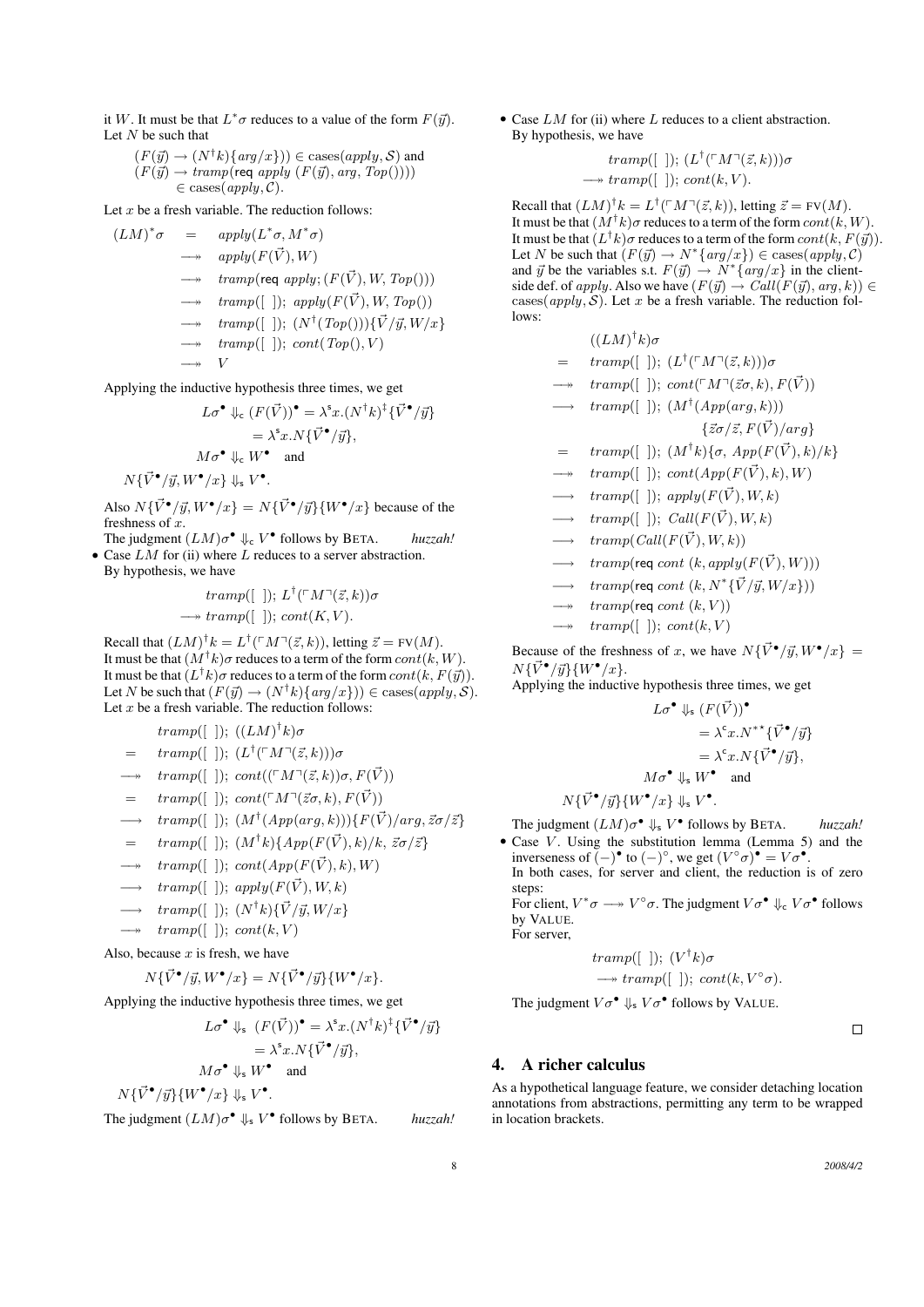Syntax

| constants | c       |     |                                                |
|-----------|---------|-----|------------------------------------------------|
| variables | x       |     |                                                |
| locations | a, b    |     |                                                |
| terms     | L, M, N | ::= | $\langle M \rangle^a   \lambda x . N   LM   V$ |
| values    | V, W    | ::= | $\lambda^a x . N   x   c$                      |

Semantics (big-step)

$$
M \Downarrow_a V
$$

$$
V \Downarrow_a V \tag{VALUE}
$$

$$
\lambda x.N \Downarrow_a \lambda^a x.N
$$
 (ABSTR)

$$
\frac{L \Downarrow_a \lambda^b x.N \qquad M \Downarrow_a W \qquad N\{W/x\} \Downarrow_b V}{LM \Downarrow_a V} \text{ (BETA)}
$$

$$
\frac{M \Downarrow_b V}{\langle M \rangle^b \Downarrow_a V}
$$
 (CLOTHE)



$$
\begin{array}{rcl}\n\llbracket \langle M \rangle^b \rrbracket_a & = & (\lambda^b x \llbracket M \rrbracket^b)() & x \text{ fresh} \\
\llbracket \lambda x. N \rrbracket_a & = & \lambda^a x \llbracket N \rrbracket^a \\
\llbracket \lambda^b x. N \rrbracket_a & = & \lambda^b x \llbracket N \rrbracket^b \\
\llbracket x \rrbracket_a & = & x \\
\llbracket c \rrbracket_a & = & c\n\end{array}
$$

**Figure 13.** Translation from  $\lambda_{\langle}$  to  $\lambda_{\text{loc}}$ .

The calculus  $\lambda_{\langle\rangle}$  in Figure 12 adds location brackets  $\langle \cdot \rangle^a$  to  $\lambda_{\text{loc}}$  and allows *unannotated*  $\lambda$ -abstractions. The interpretation of a bracketed expression  $\langle M \rangle^a$  in a location-b context is a computation that evaluates the term  $M$  at location  $\alpha$  and returns the value to the location b. Note that unannotated  $\lambda$ -abstractions are not treated as values: all values must be mobile, and yet the interpretation of an unannotated abstraction is that its body will be executed at the location corresponding to the nearest containing annotation. Thus the abstraction itself must get annotated with this location, and the ABSTR rule attaches this annotation when it is not already provided.

Figure 13 gives a translation from  $\lambda_{\langle\rangle}$  to  $\lambda_{\text{loc}}$ . Bracketed terms  $\langle M \rangle^a$  are simply treated as applications of located thunks; and as expected, unannotated abstractions  $\lambda x.N$  inherit their annotation from the nearest containing brackets.

To argue that this translation is correct in the same say as the previous translation, we would need a reverse translation, but there is a problem: the translation is not injective. We could resort to some hack to distinguish the terms, or we could try to prove a looser relationship, perhaps using a simulation relation. We don't provide a correctness proof here, but hope that the given interpretation is enough to persuade the reader that the translation is reasonable.

Location brackets such as these may be an interesting language feature, allowing programmers to designate the location of computation of arbitrary terms.

#### 5. Related Work

*Location-aware languages* Lambda 5 (Murphy et al. 2004; Murphy 2007) is a small calculus with constructs for controlling the location and movement of terms and values. Lambda 5 offers fine control over the runtime movements of code and data, whereas our calculus uses the simple scope discipline of  $\lambda$ -binding and is profligate with data movements. Like ours, the translation of Lambda 5 to an operational model also involves a CPS translation; and where we have used defunctionalization, it uses closure conversion.

Neubauer and Thiemann give an algorithm for splitting a location-annotated sequential program into separate concurrent programs that communicate over channels (Neubauer and Thiemann 2005). They note that "Our framework is applicable to [the special case of a web application] given a suitable mediator that implements channels on top of HTTP." The trampoline technique we have given provides that mediator. Neubauer and Thiemann use session types to show that the various processes' use of channels are type-correct over the course of the interaction. Such a type analysis could be profitably applied to  $\lambda_{loc}$ .

For security purposes, Zdancewic, Grossman and Morrissett developed a calculus with brackets (Zdancewic et al. 1999), which served as the model for our  $\lambda_{\langle\rangle}$ . Their results show how a type discipline, with type translations taking place at the brackets, can be used to prove that certain principals (analogous to locations) cannot inspect certain values passed across an interface. Such a discipline could be applied to our calculus, to address informationflow security between client and server.

*Defunctionalization* After first being introduced in a lucid but informal account by John Reynolds (Reynolds 1972), defunctionalization has been formalized and verified in a typed setting in several papers (Bell and Hook 1994; Bell et al. 1997; Pottier and Gauthier 2004; Nielsen 2000; Banerjee et al. 2001). These formalizations are complicated by the types; we trade type safety for economy of presentation. Danvy and Nielsen (2001) explore a number of uses and interesting relationships provided by defunctionalization.

Defunctionalization is very similar to lambda-lifting (Johnsson 1985), the essential difference being that lambda-lifting doesn't reify a closure as a denotable value. Thus it would not be applicable here, where we need to serialize the function to send across the wire.

As noted in the introduction, Murphy (2007) uses closureconversion in place of our defunctionalization; the distinction here is that the converted closures still contain code pointers, rather than using a stable name to identify each abstraction. These code pointers are only valid as long as the server is actively running, and thus it may be difficult to achieve statelessness with such a system.

*Continuation-Passing* The continuation-passing transformation has a long and storied history, going back to the 1970s (Fischer 1972; Plotkin 1975). Our treatment owes much to the presentation and results of "A Reflection on Call-By-Value" (Sabry and Wadler 1997).

# 6. Conclusions and Future Work

We've shown how to compile a located  $\lambda$ -calculus to an asymmetrical, stateless client-server machine by using a CPS-transformation and "trampoline" effectively to represent the server's call stack as a value on the client. In the future, we hope to extend the source calculus by adding features such as exceptions and generalizing by allowing each annotation to consist of a *set* of permissible locations (rather than a single one). We also hope to implement the "richer calculus" with location brackets in the Links language.

The present work begins with a source calculus with location annotations, but the activity of annotation may burden the program